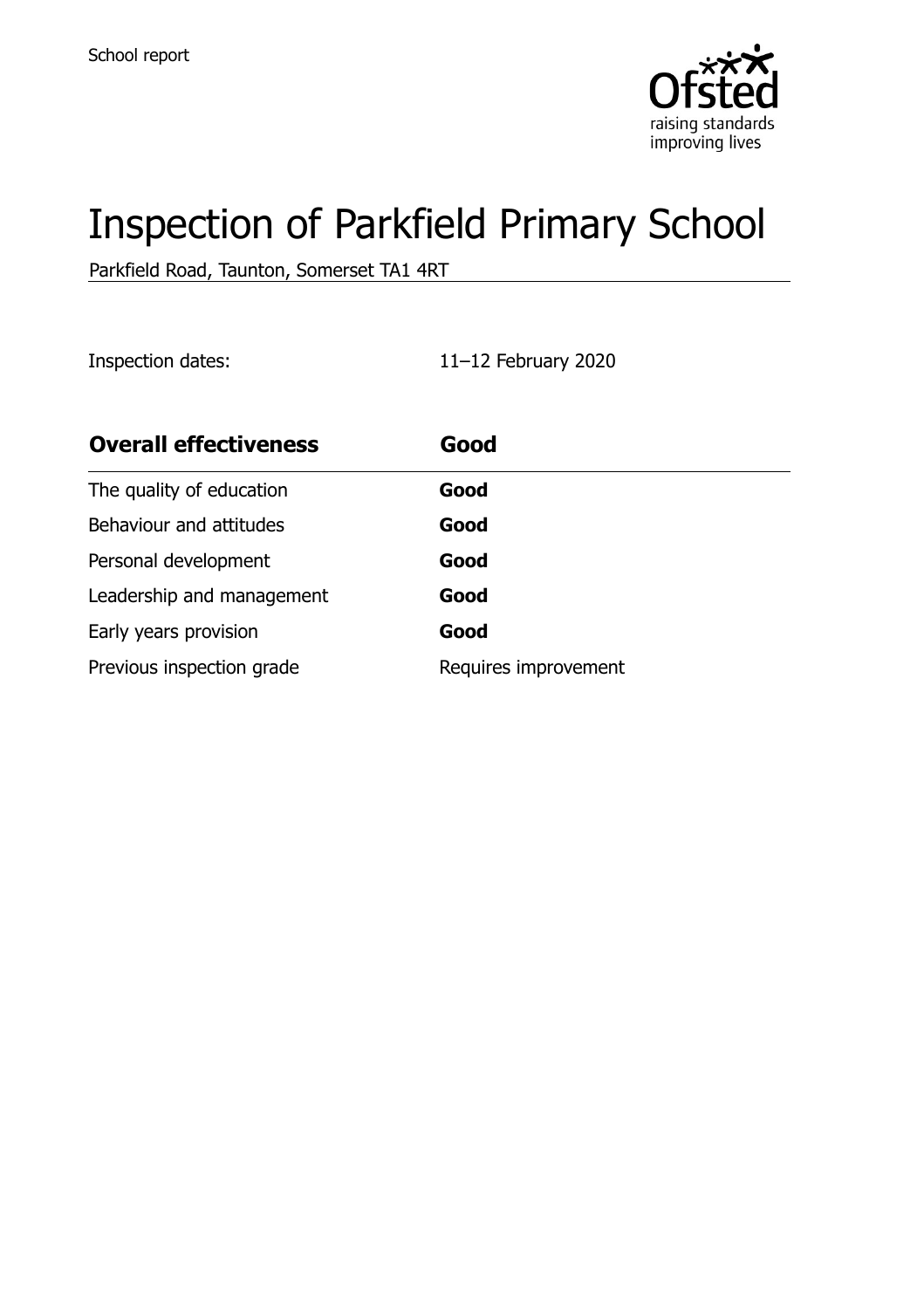

### **What is it like to attend this school?**

Pupils told us they are proud to attend Parkfield Primary School. Since the last inspection, the school has improved a lot. Leaders have raised expectations of what pupils can achieve. The school's motto of 'success and happiness through hard work' underpins everything. Pupils say that staff make learning fun and teach them how to persevere with harder tasks. They are learning more and doing better in reading, writing and mathematics.

Leaders and staff enrich the curriculum in many ways. For example, pupils describe how they enjoy taking on extra responsibilities in the community to earn their 'civic award'. They relish chances to be part of the school council and eco-council. Older pupils lead assemblies about caring for others and staying safe online. Every pupil learns to play at least one musical instrument. Visitors to the school and carefully planned visits help pupils to gain understanding of the wider world.

Pupils feel safe. They say that bullying is rare. If it happens, adults deal with it quickly. Behaviour in lessons is good because pupils want to work hard. Pupils say that, at times, playtimes can be boisterous. Leaders are alert to this and are making improvements so that everyone can play happily.

#### **What does the school do well and what does it need to do better?**

Senior leaders and governors have brought about rapid improvements to the quality of education over the past two years. Staff and leaders have planned an ambitious curriculum. The standards pupils achieve have risen sharply. The teaching of writing is a particular strength. There is a clear order to the teaching so that pupils learn to write accurately and with flair.

In mathematics, the curriculum is well planned. Children in Reception learn to understand numbers and complete addition and subtraction calculations. Teachers build on what pupils know and can do over time. Pupils revisit important learning so they remember it well. At times, pupils do not have enough opportunities to solve problems.

In science, pupils remember what they have learned over time. They use scientific language well. However, in some other subjects, pupils struggle to remember previous learning. For example, in history, pupils cannot make links between events and periods they have studied. Teaching does not help pupils to build on what they already know and can do.

Subject leaders have ambitious and well-sequenced curriculum plans. However, some teachers lack the subject knowledge to make sure that pupils know and remember more. In these subjects, pupils do not learn as much as they should. Subject leaders are not all effective in making sure their plans are delivered well.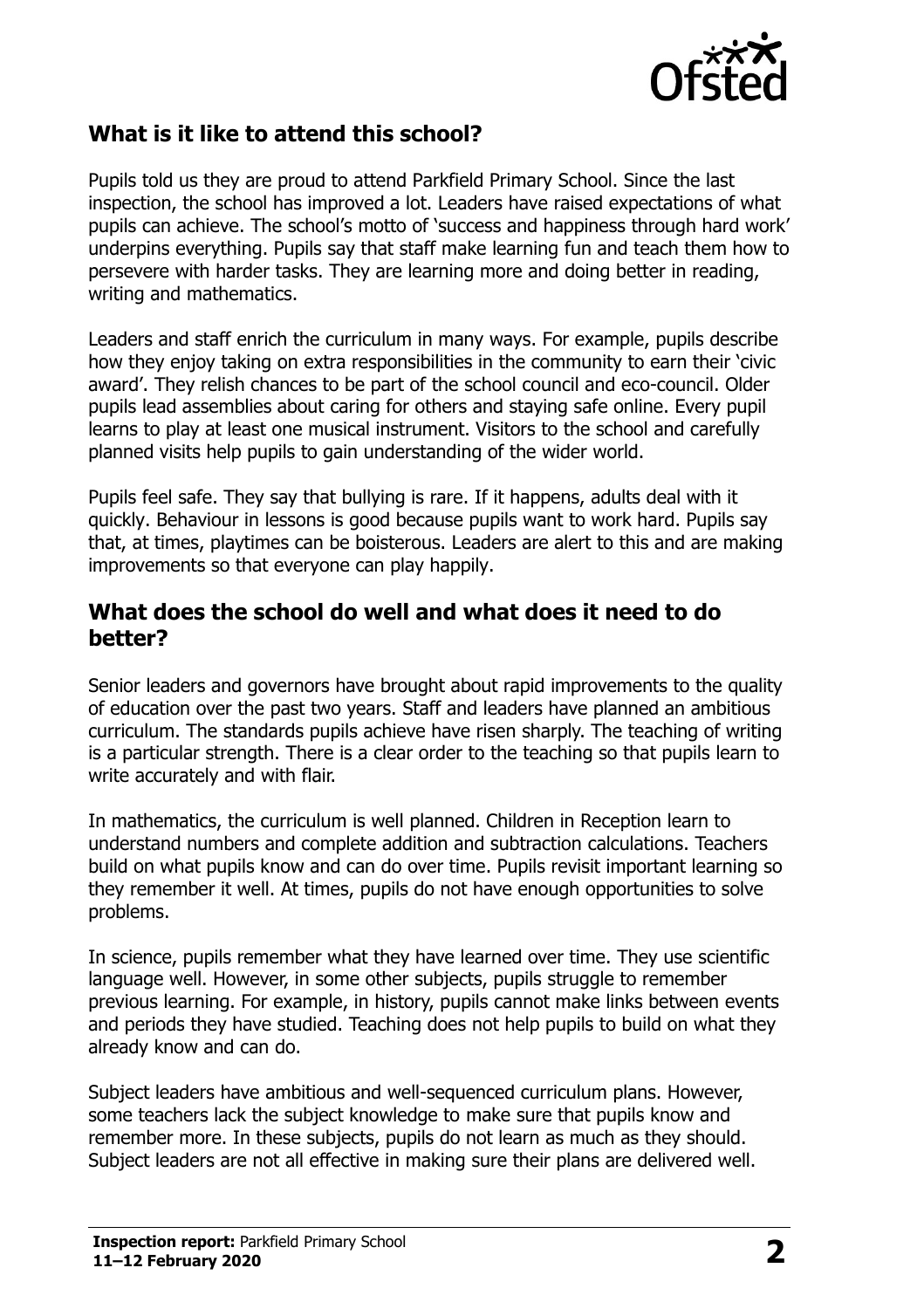

Early reading is taught well. In Reception classes, children learn to recognise sounds and read words confidently. Children enjoy listening to rhymes and stories. Children take home books that match the sounds they are learning. Pupils in key stage 1 continue to improve their knowledge of phonics. Staff quickly identify pupils who need extra help, and put support in place straight away. This addresses gaps in pupils' knowledge and is helping them to catch up.

Older pupils read widely. Teachers plan lessons which develop their understanding well. A minority of pupils in key stage 2 receive extra help to become fluent readers. However, this work is not helping them to catch up quickly enough because they do not get enough practice to read fluently. Not all staff have the necessary subject knowledge to help older pupils with their word reading.

Children in the early years make a strong start. Staff develop children's early communication skills successfully. Children learn early writing skills well. Leaders make sure that children secure the knowledge they need to prepare them for Year 1.

The leader with responsibility for pupils with special educational needs and/or disabilities (SEND) knows pupils' needs well. She ensures that they receive appropriate targets and support. This includes extra help from skilled teaching assistants.

The school contributes very well to pupils' personal development. Pupils learn to understand and respect others through the curriculum, assemblies and visits. Reflecting on the school's values helps pupils to be kind and responsible. Pupils work to improve their local community by fundraising and volunteering. Pupils enjoy debating ideas. They attend school regularly, which reflects their good attitudes to learning.

Governors provide strong support and challenge to school leaders. Governors and leaders have taken positive steps to promote staff well-being. Staff appreciate how senior leaders take account of their workload and support those who are new to teaching or subject leadership roles.

## **Safeguarding**

The arrangements for safeguarding are effective.

Leaders make thorough checks to ensure that all staff are suitable to work with children. They regularly update training so that staff understand potential risks to pupils, such as criminal exploitation. Staff are vigilant and know how to report concerns. Leaders make pupils' welfare a priority. Pupils receive extra support from staff in school if they need it.

The curriculum helps pupils to keep themselves safe. Leaders make sure that pupils know how to stay safe online. Governors make regular checks to make sure that pupils feel safe in school.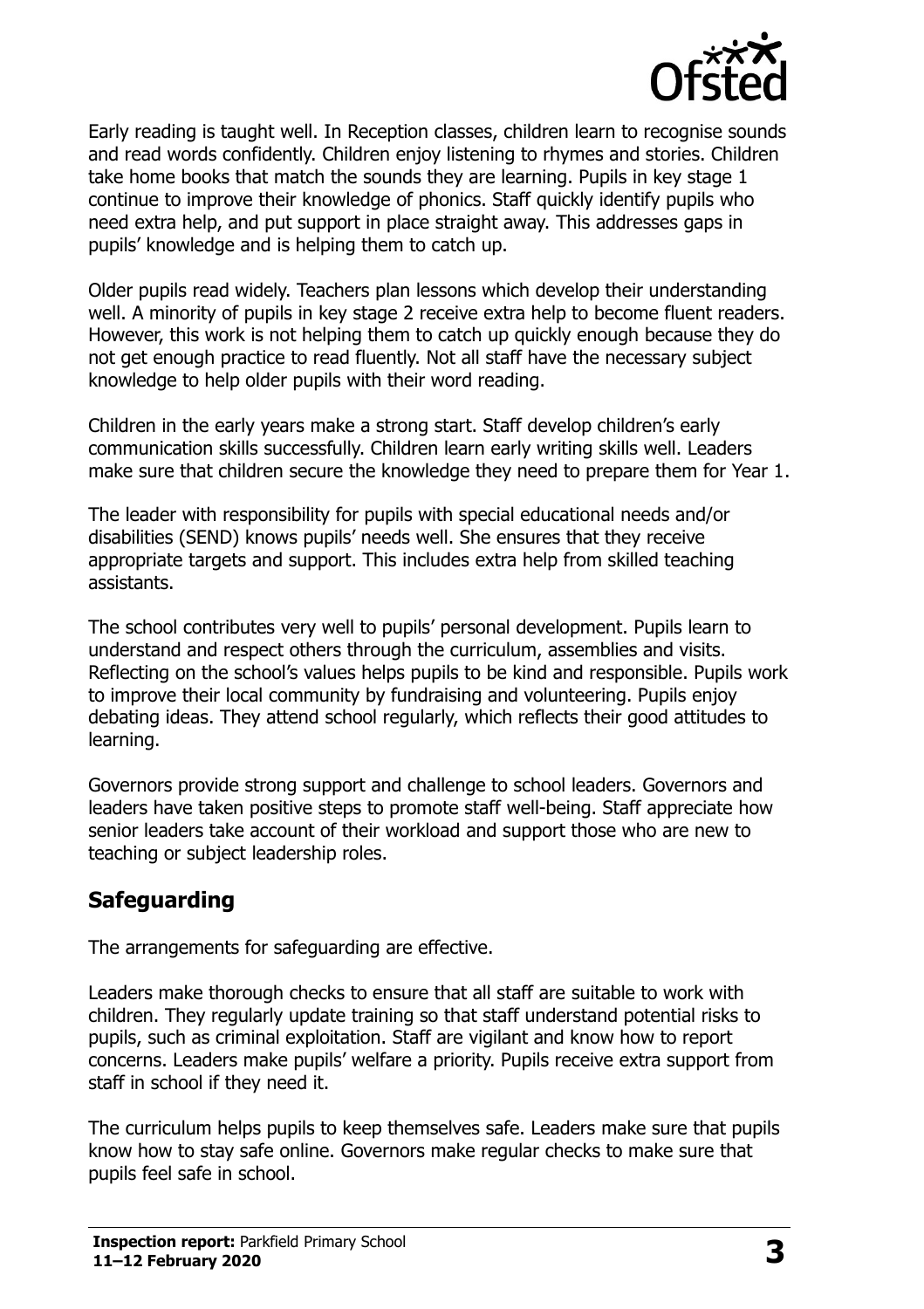

## **What does the school need to do to improve?**

## **(Information for the school and appropriate authority)**

- A few pupils in key stage 2 have fallen behind in their reading. This is because they do not practice often and apply their phonics skills effectively enough. Leaders need to ensure that staff have the necessary subject knowledge and skills to support pupils to become fluent readers. They also need to make sure that pupils have enough curriculum time in reading.
- Some subject leaders have not checked how well pupils learn and remember the important content in their subject areas. For example, in history and art, teachers do not always plan lessons which help pupils to remember what they have learned well enough. Leaders need to monitor and support colleagues with their teaching so that their ambitious plans are implemented effectively.

#### **How can I feed back my views?**

You can use [Ofsted Parent View](http://parentview.ofsted.gov.uk/) to give Ofsted your opinion on your child's school, or to find out what other parents and carers think. We use Ofsted Parent View information when deciding which schools to inspect, when to inspect them and as part of their inspection.

The Department for Education has further quidance on how to complain about a school.

If you are the school and you are not happy with the inspection or the report, you can [complain to Ofsted.](http://www.gov.uk/complain-ofsted-report)

### **Further information**

You can search for [published performance information](http://www.compare-school-performance.service.gov.uk/) about the school.

In the report, '[disadvantaged pupils](http://www.gov.uk/guidance/pupil-premium-information-for-schools-and-alternative-provision-settings)' refers to those pupils who attract government pupil premium funding: pupils claiming free school meals at any point in the last six years and pupils in care or who left care through adoption or another formal route.

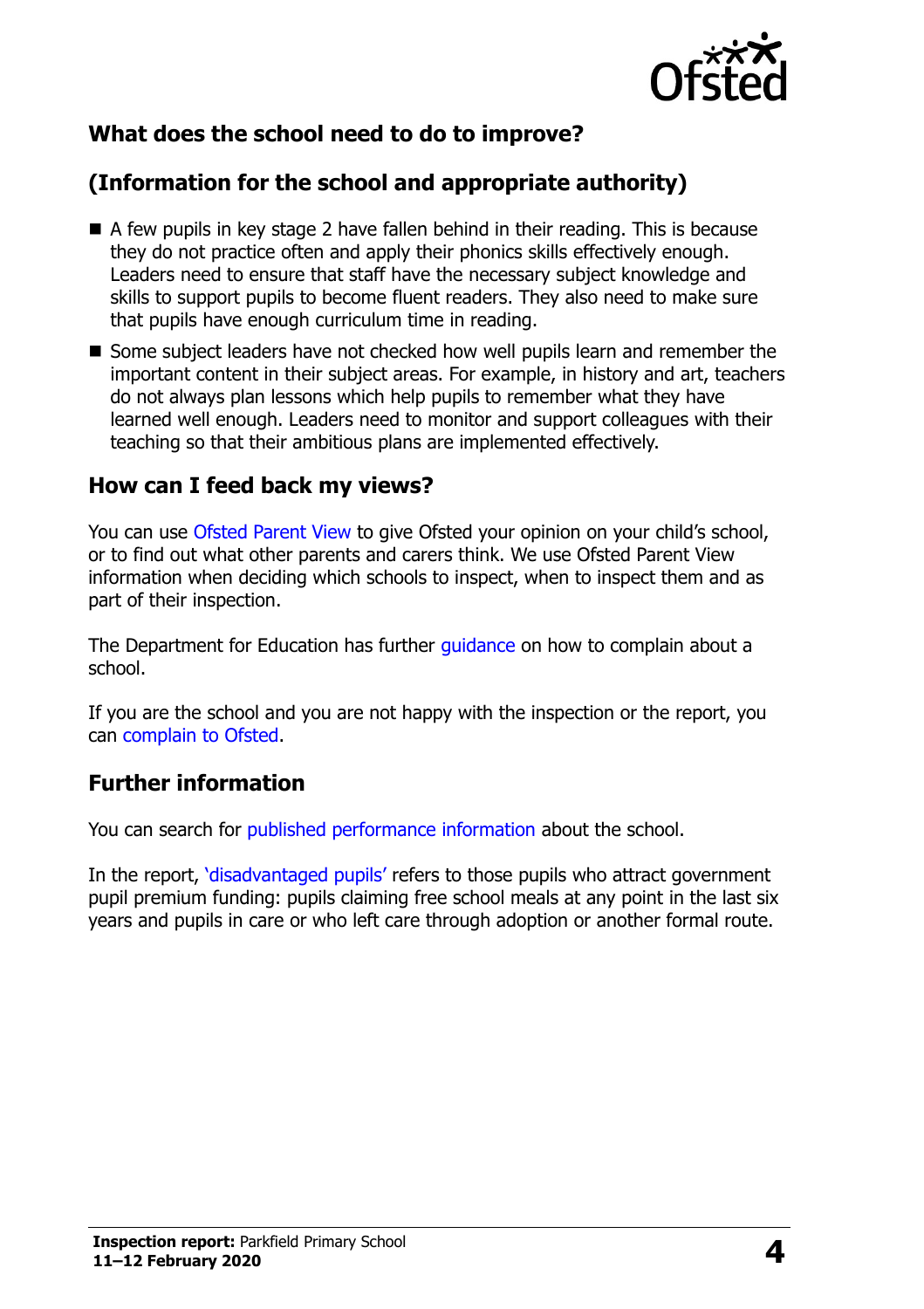

## **School details**

| Unique reference number             | 123714                                                                   |  |
|-------------------------------------|--------------------------------------------------------------------------|--|
| <b>Local authority</b>              | Somerset                                                                 |  |
| <b>Inspection number</b>            | 10122336                                                                 |  |
| <b>Type of school</b>               | Primary                                                                  |  |
| <b>School category</b>              | Maintained                                                               |  |
| Age range of pupils                 | 4 to 11                                                                  |  |
| <b>Gender of pupils</b>             | Mixed                                                                    |  |
| Number of pupils on the school roll | 420                                                                      |  |
| <b>Appropriate authority</b>        | The governing body                                                       |  |
| <b>Chair of governing body</b>      | <b>Guy Adams</b>                                                         |  |
| <b>Headteacher</b>                  | Gareth Jones                                                             |  |
| Website                             | www.parkfieldschool.co.uk/                                               |  |
| Date of previous inspection         | 31 October-1 November 2017, under<br>section 5 of the Education Act 2005 |  |

## **Information about this school**

■ Parkfield Primary school is larger than the average-sized primary school.

### **Information about this inspection**

We carried out this inspection under section 5 of the Education Act 2005.

- We met with the headteacher and school leaders. The lead inspector met with members of the governing body. The lead inspector spoke on the telephone with a representative of Somerset local authority. We also met with teaching and support staff.
- We carried out deep dives in early reading, mathematics, history and science. This involved talking with senior leaders, subject leaders and class teachers about how these subjects are delivered. We then visited a range of lessons and talked to pupils about what they have learned and looked at their work. We also reviewed pupils' writing and artwork and spoke with the subject leaders. We visited the Reception classes.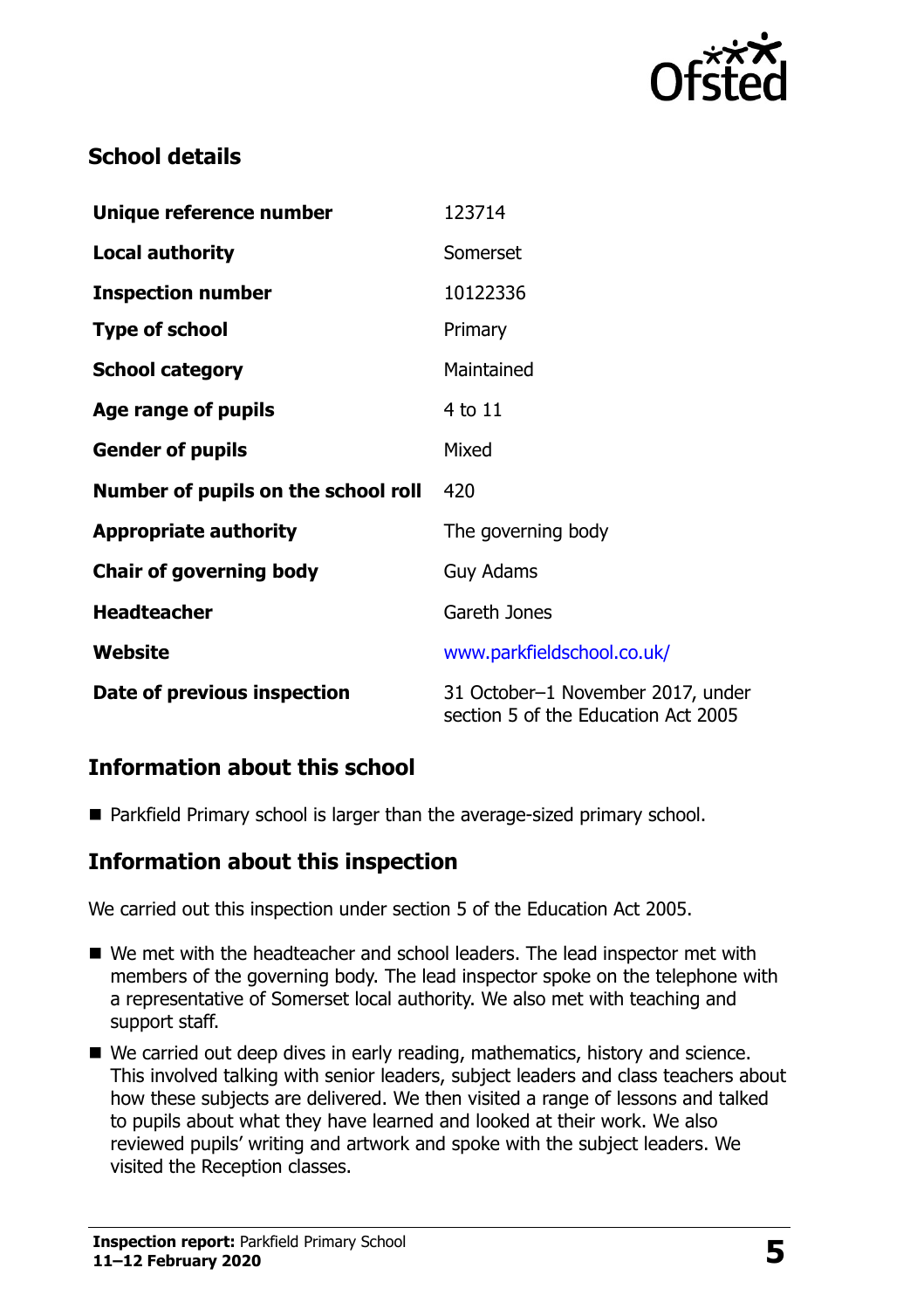

- We spoke with pupils, parents, carers and staff to gather their views. We considered the 111 responses to Ofsted Parent View, as well as free-text responses and the 20 responses to the staff survey.
- We reviewed a wide range of documents relating to safeguarding, including the school's single central record and records of bullying, behaviour and attendance. We talked to different members of staff about the safeguarding training they have received. We spoke with pupils about safeguarding, bullying and behaviour.

#### **Inspection team**

| Claire Mirams, lead inspector | Ofsted Inspector |
|-------------------------------|------------------|
| Jen Edwards                   | Ofsted Inspector |
| Lisa Dadds                    | Ofsted Inspector |